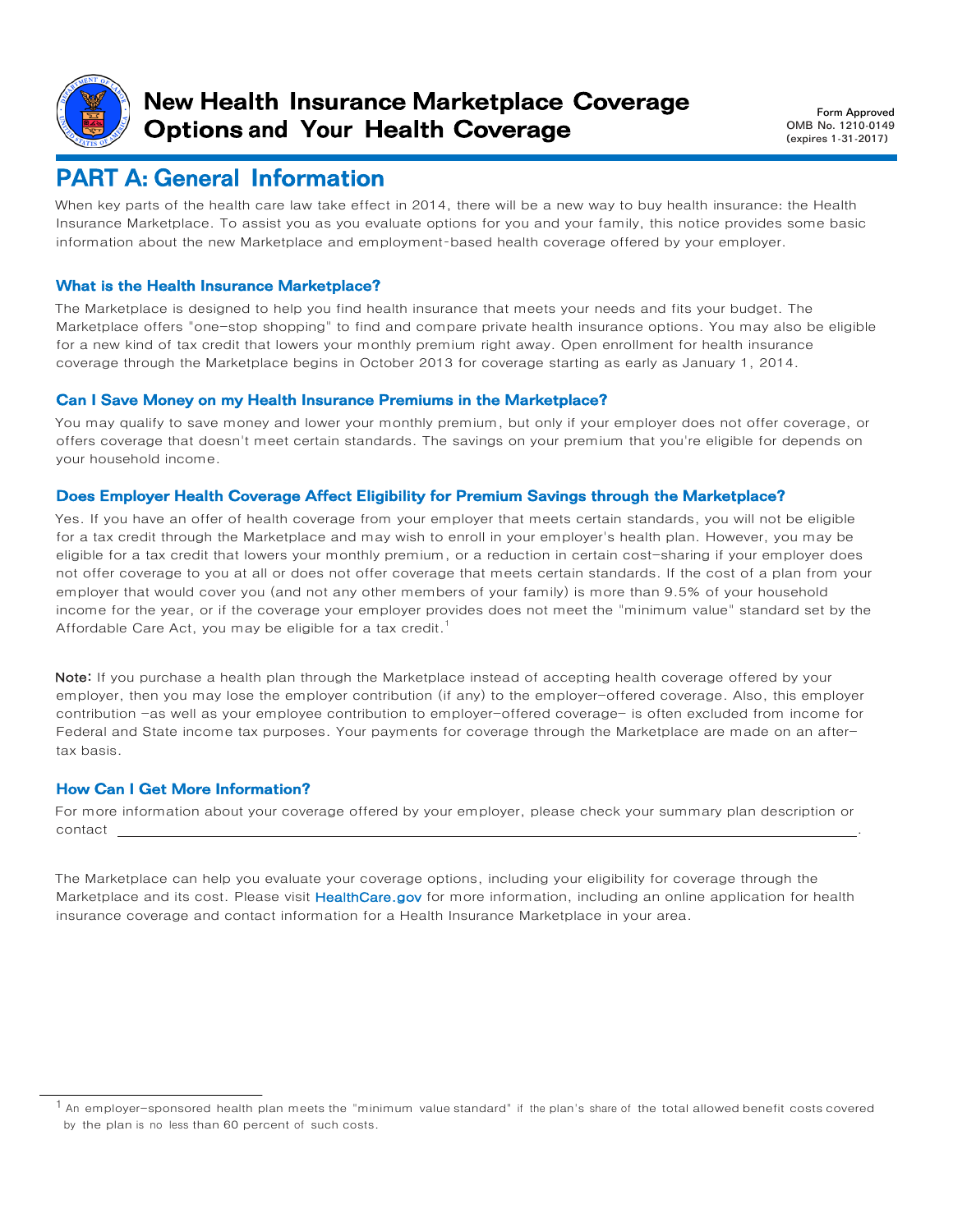# PART B: Information About Health Coverage Offered by Your Employer

This section contains information about any health coverage offered by your employer. If you decide to complete an application for coverage in the Marketplace, you will be asked to provide this information. This information is numbered to correspond to the Marketplace application.

| 3. Employer name                                                   |                                               |         | 4. Employer Identification Number (EIN) |             |  |  |
|--------------------------------------------------------------------|-----------------------------------------------|---------|-----------------------------------------|-------------|--|--|
| City of Gainesville (Florida)                                      |                                               |         |                                         |             |  |  |
| 5. Employer address                                                |                                               |         | 6. Employer phone number                |             |  |  |
| 200 East University Avenue                                         |                                               |         | 352-334-5010                            |             |  |  |
| 7. City                                                            |                                               |         | 8. State                                | 9. ZIP code |  |  |
| Gainesville                                                        |                                               | Florida |                                         | 32602       |  |  |
| 10. Who can we contact about employee health coverage at this job? |                                               |         |                                         |             |  |  |
| <b>Risk Management Administration</b>                              |                                               |         |                                         |             |  |  |
| 11. Phone number (if different from above)                         | 12. Email address                             |         |                                         |             |  |  |
| 352-334-5045                                                       | Dg_RiskManagement_Admin@cityofgainesville.org |         |                                         |             |  |  |

Here is some basic information about health coverage offered by this employer:

- •As your employer, we offer a health plan to:
	- All employees. Eligible employees are:
	- Some employees. Eligible employees are:

#### Regular Employees who work greater than 20 hours per week.

- •With respect to dependents:
	- We do offer coverage. Eligible dependents are:
	- □ We do not offer coverage.
	- If checked, this coverage meets the minimum value standard, and the cost of this coverage to you is intended to be affordable, based on employee wages.
		- \*\* Even if your employer intends your coverage to be affordable, you may still be eligible for a premium discount through the Marketplace. The Marketplace will use your household income, along with other factors, to determine whether you may be eligible for a premium discount. If, for example, your wages vary from week to week (perhaps you are an hourly employee or you work on a commission basis), if you are newly employed mid-year, or if you have other income losses, you may still qualify for a premium discount.

If you decide to shop for coverage in the Marketplace, [HealthCare.gov](http://www.healthcare.gov/) will guide you through the process. Here's the employer information you'll enter when you visit [HealthCare.gov](http://www.healthcare.gov/) to find out if you can get a tax credit to lower your monthly premiums.